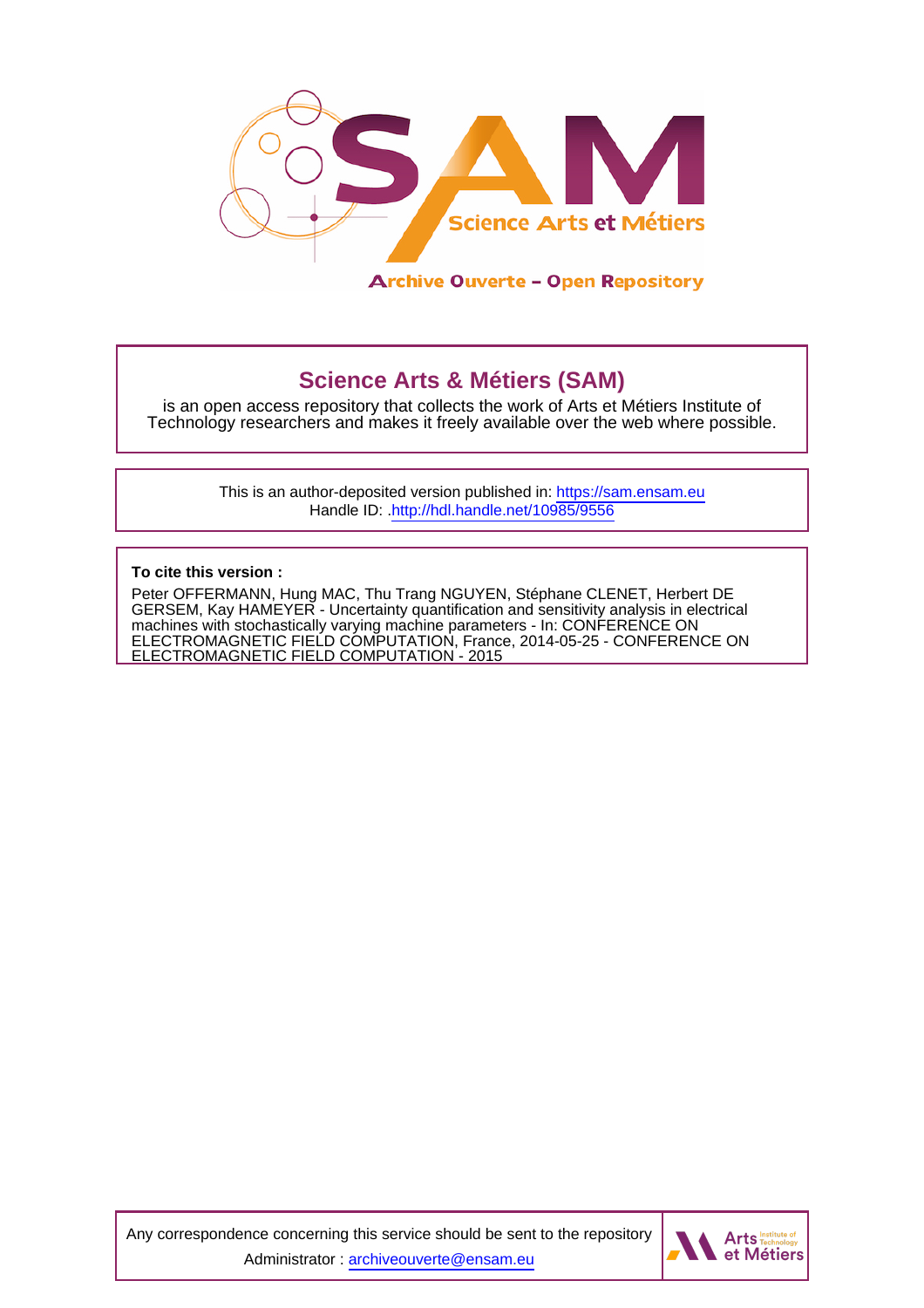# Uncertainty quantification and sensitivity analysis in electrical machines with stochastically varying machine parameters

Peter Offermann<sup>∗</sup>, Hung Mac<sup>†</sup>, Thu Trang Nguyen<sup>‡</sup>, Stéphane Clénet<sup>†</sup>, Herbert De Gersem<sup>§</sup> and, Kay Hameyer<sup>\*</sup>

\*Institute of Electrical Machines, RWTH Aachen University, D-52062 Aachen, Germany Institute of Electrical Machines, RWTH Aachen University, D-52062 Aachen, Germany †L2EP / Arts et Metiers ParisTech, 8. Bd Louis XIV 59046 Lille cedex, France ´ ‡L2EP / Universite Lille1, 59655 Villeneuve d'Ascq, France ´ §Wave Propagation and Signal Processing Research Group, KU Leuven, 8500 Kortrijk Belgium

*Abstract*—Electrical machines that are produced in mass production suffer from stochastic deviations introduced during the production process. These variations can cause undesired and unanticipated side-effects. Until now, only worst case analysis and Monte-Carlo simulation have been used to predict such stochastic effects and reduce their influence on the machine behavior. However, these methods have proven to be either inaccurate or very slow. This paper presents the application of a polynomialchaos meta-modeling at the example of stochastically varying stator deformations in a permanent-magnet synchronous machine. The applied methodology allows a faster or more accurate uncertainty propagation with the benefit of a zero-cost calculation of sensitivity indices, eventually enabling an easier creation of stochastic insensitive, hence robust designs.

*Index Terms*—electrical machines, production tolerances, spectral stochastic finite element method, uncertainty quantification

#### I. INTRODUCTION

Electrical machines are subjected to stochastic variations introduced by the production process [\[1\]](#page-4-0). Subsequently, each produced machine instance may deviate slightly with respect to its ideal and initial design. As a result, parasitic effects – such as for instance undesired harmonic components in the machine's torque – can occur and will negatively influence its overall performance (e.g. by radiating unanticipated and undesired noise). One possibility to elude these problems is the creation of robust machine designs [\[2\]](#page-4-1). However, finding a robust design has proven to be difficult until now. This difficulty stems from the fact that the standard finite element method (FEM) neither provides any intrinsic possibilities for sensitivity analysis of its (post-processed) results, nor any suitable way to propagate the occurring stochastic deviations onto the considered output sizes. Accordingly, the available tools to generate robust designs have been limited mostly to worst case analysis, Taguchi-Design of Experiments (DoE) and crude Monte-Carlo (MC) simulation until now. While worst case analysis proves to be imprecise, MC simulations (or DoE) in combination with the FEM result in high computational costs or, when reducing the required sample count, result in inaccurate predictions again.

In order to provide better tools for the creation of robust designs, this paper presents the application of a polynomialchaos (PC) meta-modeling  $[3]$  technique for the simulation of an electrical machine. The choice of a PC approach is motivated by the easy calculation of sensitivity indices within the PC-framework, without being bound to the necessity to model all input deviations as Gaussian (as it is the case with

Color versions of one or more of the figures in this paper are available online at http://ieeexplore.ieee.org.

e.g. kriging). The required PC methodology is briefly recalled in section [II.](#page-1-0)

Afterwards, the technique is applied to take account of stochastic geometry deformation modes that are imposed on an electrical machine's stator by being pressed into a housing. While section  $III$  details the chosen modeling, section [IV](#page-3-0) analyses the deformation modes' influence on the cogging torque of the considered permanent-magnet synchronous machine by calculating the Sobol sensitivity indices directly from the PC meta-model. This way, a faster or more accurate tool for uncertainty propagation is provided along with the straightforward possibility to calculate sensitivity indices, hence enabling an easier and faster way to calculate and create robust designs.

#### II. METHODOLOGY

<span id="page-1-0"></span>In the following, an electrical machine with stochastically deviating dimensions is considered. We assume that the occurring deviations can be expressed as function of a random vector of variables  $x = (x_1, x_2, ..., x_n)$ . The probability density function (PDF) of  $x$  is supposed to be known and stochastically independent<sup>1</sup>. Due to the randomness contained in x, all studied machine output quantities  $M$  also become random variables in dependence of  $x_1, x_2, ..., x_n$  and cannot be calculated with a single finite element (FE) calculation anymore. Hence, the overall goal is to find a suitable way to quantify the randomness contained in the machine's output quantities  $\mathcal{M}(\mathbf{x})$ .

# *A. Polynomial chaos expansion*

One way to characterize  $M$  is to determine an explicit expression or approximation  $\mathcal{M}(\mathbf{x}) \approx \mathcal{M}(\mathbf{x})$ , a so-called meta-model. The polynomial chaos theory [\[6\]](#page-4-3) enables the

Manuscript received May 16, 2014; revised August 20, 2014; accepted August 29, 2014. date of current version September 8, 2014. Corresponding author: P. Offermann (e-mail: peter.offermann@iem.rwth-aachen.de)

Digital Object Identifier 10.1109/TMAG.2014.2354511

<sup>&</sup>lt;sup>1</sup> for stochastic dependent problems the introduction of *copulas* can be used to relax this restriction, see [\[4\]](#page-4-4) along with [\[5\]](#page-4-5)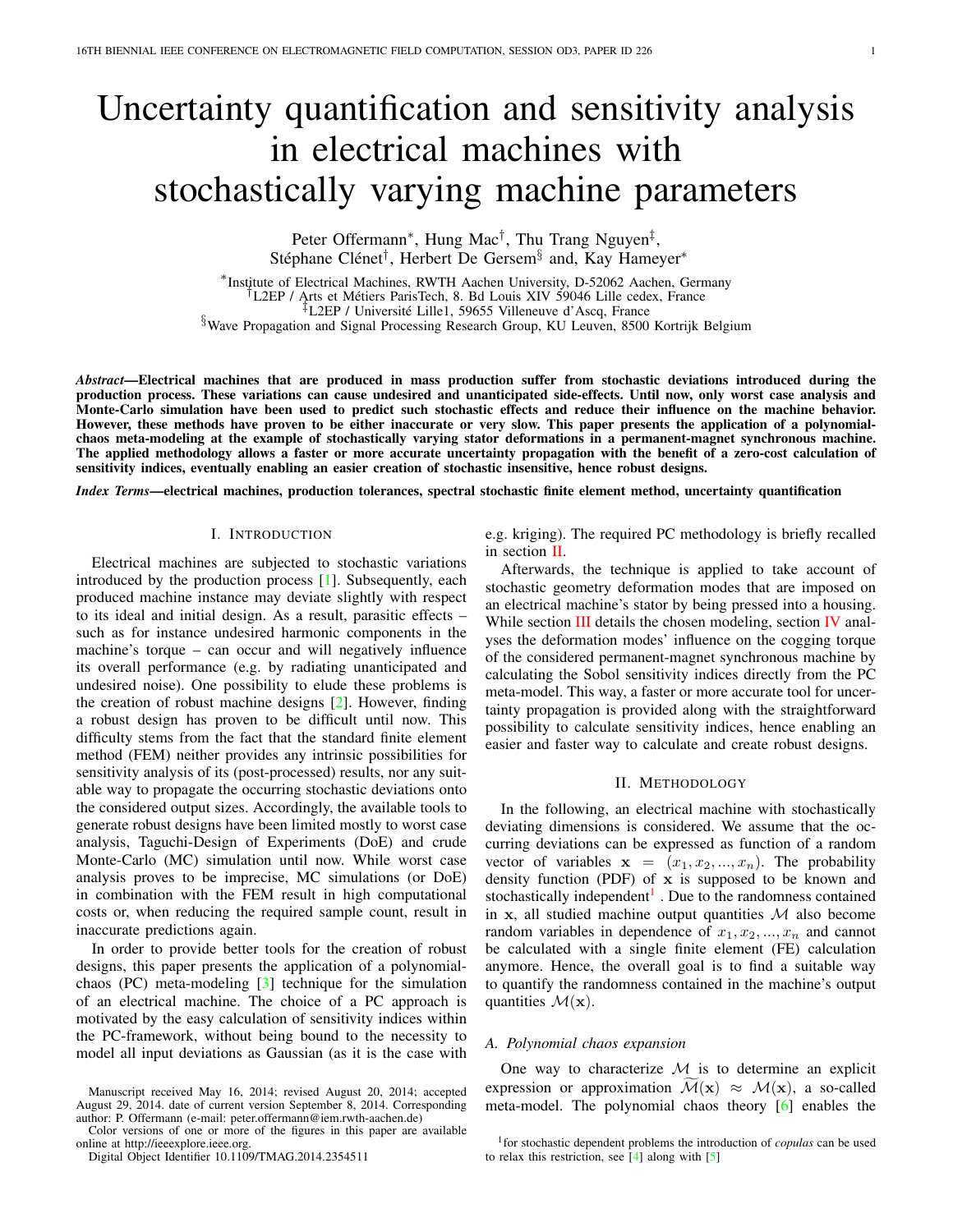calculation of such an explicit representation

<span id="page-2-4"></span>
$$
\mathcal{M}(\mathbf{x}) \approx \widetilde{\mathcal{M}}(\mathbf{x}) = \sum_{i=0}^{P} \alpha_i \psi_i(\mathbf{x})
$$
 (1)

by approximating the analyzed output quantity  $\mathcal{M}(x)$  as a function of a polynomial basis  $\psi_i(\mathbf{x})$ ,  $i \in \mathbb{N}$  and its scalar polynomial coefficients  $\alpha_i$ . For a given PDF, [\[6\]](#page-4-3) proposes rules for the construction of the polynomials  $\psi_i(\mathbf{x})$ . The remaining task is the determination of the coefficients  $\alpha_i$ .

### *B. Coefficient determination*

Two different approaches which allow the calculation of the  $\alpha_i$  are *projection* and *regression* [\[4\]](#page-4-4). In the beginning, both methods require Q realization pairs  $(\mathbf{x}_k, \mathcal{M}(\mathbf{x}_k))$  of the input random vector x and its corresponding output  $\mathcal{M}(x)$  in order to find  $\alpha_i$  which fulfill

<span id="page-2-2"></span>
$$
\{\alpha_i\} = \arg(min\left\{ \mathbf{E} \left[ \mathcal{M}(\mathbf{x}) - \widetilde{\mathcal{M}}(\mathbf{x}) \right]^2 \right\}) \quad . \tag{2}
$$

Afterwards, the projection method takes advantage of the polynomial basis' orthogonality by calculating the coefficients as

<span id="page-2-1"></span>
$$
\alpha_i = \mathcal{E}\left[\mathcal{M}(\mathbf{x})\psi_i(\mathbf{x})\right]
$$
 (3)

where  $E[\ ]$  is the expectation. The implicit integral in the right hand side of  $(3)$  then can be estimated by

$$
\mathbf{E}\left[\mathcal{M}(\mathbf{x})\psi_i(\mathbf{x})\right] \approx \sum_{k=1}^Q \mathcal{M}(\mathbf{x}_k)\psi_i(\mathbf{x}_k)\omega_k \tag{4}
$$

with  $\omega_k$  representing the associated integration weight to the point  $x_k$ . The values of  $\omega_k$  depend on the chosen numerical integration scheme, e.g. in MC-integration  $\omega_k = \frac{1}{Q}$ .

In the regression method, the integral  $E\left[\mathcal{M}(\mathbf{x}) - \widetilde{\mathcal{M}}(\mathbf{x})\right]^2$ in the right hand side of  $(2)$  is approximated by

<span id="page-2-3"></span>
$$
\mathbf{E}\left[\mathcal{M}(\mathbf{x}) - \widetilde{\mathcal{M}}(\mathbf{x})\right]^2 \approx \frac{1}{Q} \sum_{k=1}^{Q} \left[\mathcal{M}(\mathbf{x}_k) - \widetilde{\mathcal{M}}(\mathbf{x}_k)\right]^2. \quad (5)
$$

From  $(5)$ ,  $(2)$  and  $(1)$ , it can deduced that

$$
\{\alpha_i\} = \left(\Psi \cdot \Psi^T\right)^{-1} \cdot \Psi \cdot \mathfrak{M} \quad , \tag{6}
$$

where

$$
\mathfrak{M} = \begin{pmatrix} \mathcal{M}(\mathbf{x}_1) \\ \vdots \\ \mathcal{M}(\mathbf{x}_N) \end{pmatrix} \tag{7}
$$

and

$$
\Psi = \begin{pmatrix} \psi_0(\mathbf{x}_1) & \cdots & \psi_0(\mathbf{x}_N) \\ \vdots & \ddots & \vdots \\ \psi_P(\mathbf{x}_1) & \cdots & \psi_P(\mathbf{x}_N) \end{pmatrix} . \tag{8}
$$

In a continuous environment, both approaches create identical results for an infinite polynomial base. With the introduction of a discretization,  $(\Psi \cdot \Psi^{T})^{-1}$  differs from the identity matrix, yielding more accurate results with use of the regression method. Hence, the regression method is typically preferred in application, even though the inversion of  $(\Psi \cdot \Psi^T)$  is not guaranteed to be numerically stable [\[4\]](#page-4-4).

For both methods – projection and regression – the choice of the  $Q$  realisations  $x_k$  influence the methods' efficiency.

Several works have shown that low discrepancy sequences (for example Sobol sequences) are suitable and outperform randomdly drawn samples. Nevertheless, the number of realizations Q has to be chosen adequately in order to obtain good approximations that yield a  $\mathcal{M}(x)$  close to  $\mathcal{M}(x)$ . If the number of input random variables  $n$  is high, then the number  $Q$ can become excessive large. In case of the regression method, the number  $Q$  must be e.g. at least equal to the number of contributing polynomial chaos terms  $P + 1$  that is then calculated as

$$
P + 1 = \frac{(n + p_{max})!}{n! \cdot p_{max}!} \quad , \tag{9}
$$

where  $p_{max}$  is the maximum degree of the polynomial chaos [\[6\]](#page-4-3). In the end, the time required to calculate all realizations  $\mathcal{M}(\mathbf{x}_k)$ ,  $k \in Q$  can become a challenge. To overcome this difficulty, one seeks only polynomial chaos terms whose impact on  $\mathcal{M}(x)$  is significant [\[7\]](#page-4-6), as has been done in the present work. This way, the number of polynomial chaos terms and hence the number of realizations Q can be reduced drastically.

# *C. Post-processing*

Based on the polynomial coefficients, stochastic moments as the model's mean value  $\mu$  and its variance  $\sigma^2$  can be calculated. The definition of the expectancy value provides

<span id="page-2-6"></span>
$$
\mu \approx E\left[\widetilde{\mathcal{M}}(\mathbf{x})\right] = \int_{-\infty}^{\infty} \widetilde{\mathcal{M}}(\mathbf{x}) \cdot f_{\mathbf{x}}(\mathbf{x}) d\mathbf{x} \tag{10}
$$

and after inserting the meta-model's definition

<span id="page-2-5"></span>
$$
\widetilde{\mathcal{M}}(\mathbf{x}) = \sum_{i} \alpha_i \cdot \psi_i(\mathbf{x}) \tag{11}
$$

from equation  $(11)$  into equation  $(10)$  one can exploit the polynomials' orthonormality to deduce that:

$$
\mu \approx \sum_{i} \alpha_i \cdot \delta_{i0} = \alpha_0 \quad . \tag{12}
$$

The derivation of the variance  $\sigma^2$  occurs analogously and results in

$$
\sigma^2 \approx \sum_i \alpha_i^2 \quad . \tag{13}
$$

Eventually, a sensitivity analysis can be performed to evaluate the impact of each input's random variable  $x_i$  on the output's variation  $\sigma_{\mathcal{M}}^2$ . To do so, Sobol sensitivity indices [\[8\]](#page-4-7) are a suitable choice. The calculation of Sobol sensitivity indices yields values in the interval [0, 1] with  $S_i$  close to 0 representing a weak influence and  $S_i$  close to 1 indicating a high impact of the input i on the variation of  $M$ . Once that the approximation  $M$  in the polynomial chaos expansion form is available, the Sobol indices can be deduced straightforwardly [\[9\]](#page-4-8), [\[10\]](#page-4-9). Applying the sensitivity indices, design paradigms as robust design and tolerance allocation can finally be implemented.

#### III. APPLICATION

<span id="page-2-0"></span>The examination's goal is to analyze the effect of randomly occurring static pressures that deform a PMSM's stator. We here investigate the pressures' influence on the machine's cogging torque in particular. Possible sources for such pressure can be e.g. stator welding seams or fixation points of the stator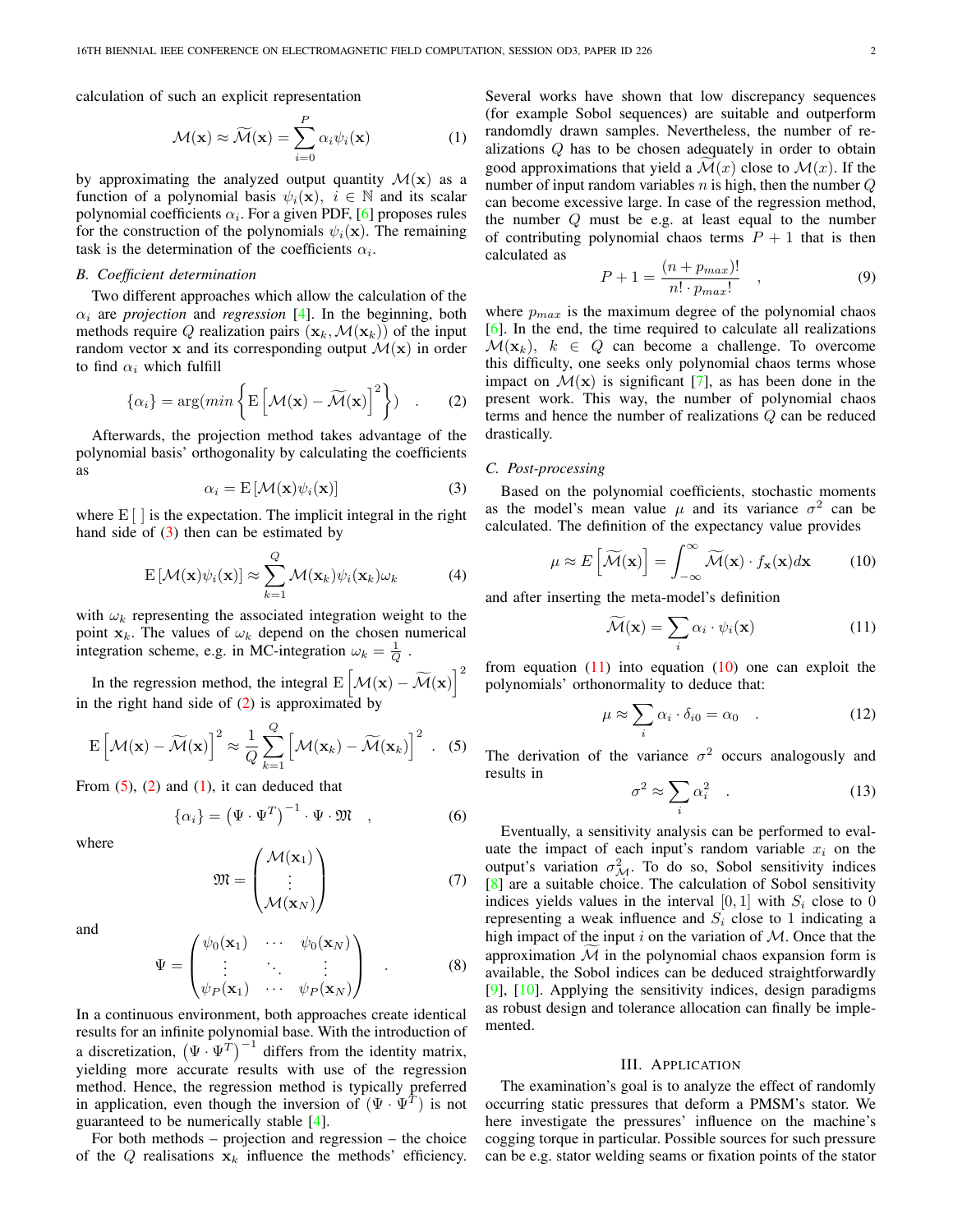in its housing. Here it is assumed, that the pressure points occur symmetrically distributed over the stator's circumference, and thus cause stator deformation modes as depicted in figure [1.](#page-3-1)



<span id="page-3-1"></span>Fig. 1. Stator deformation modes number 2, 4, 6.

Two effects of this deformation are studied at first separately, later on also in combination:

- 1) The applied pressure on the stator eventually results in variations of the air gap. To avoid the need for a complete mesh remodeling, these changes have been simplified and are represented as variations of the stator tooth height (parameter  $l_1$  in figure [2\)](#page-3-2), effectively creating a similar air gap variation.
- 2) The stator's deformation causes variations in the slot opening width between all stator teeth. This effect is modeled with parameter  $l_2$  $l_2$  (compare figures 2 and [3\)](#page-3-3).

Applying conformal mapping theory in an approach comparable to  $[11]$ , the influence of the first twenty modes has been tested for both parameters. Significant changes in the cogging torque can only be observed for the deformation modes  $D = \{1, 2, 3, 6, 12\}$ . Hence, these modes have been used to model the parameter input variations as

$$
l_1(n) = l_1^0 + a_0 + \sum_{k \in D} a_k \cdot \sin\left(k \frac{2\pi n}{36} + a_k^*\right) \tag{14}
$$

$$
l_2(n) = l_2^0 + b_0 + \sum_{k \in D} b_k \cdot \sin\left(k \frac{2\pi n}{36} + b_k^*\right) \tag{15}
$$

with  $n$  representing the stator tooth number,  $k$  as mode number,  $l_i^0$  being the nominal parameter values,  $a_k \& b_k$  as independent uniform random variables for the mode  $k$  defined in the interval  $[-0.02; 0.02]$ , and  $a_k^*$  &  $b_k^*$  as independent uniform random variables for the mode  $k$  defined in the interval  $[0; 2\pi]$ .

## IV. RESULTS

<span id="page-3-0"></span>In order to build the PC meta-models of the presented variations, an A-Φ formulation FE-model is employed with



<span id="page-3-2"></span>Fig. 2. Stator with varying tooth height  $(l_1)$  and slot opening width  $(l_2)$ .



<span id="page-3-3"></span>Fig. 3. Variation of the stator's slot opening width (parameter  $l_2$ ). The dashes represent position and deformation of the slot opening width introduced by the occurrence of mode number 6.

a mesh of 103,126 nodes. Introducing a parallelization with 20 calculation nodes, 400 evaluation points are calculated in 4 days. Within these simulations, the analyzed geometry variations are considered by the transformation method presented in [\[12\]](#page-4-11). At first, the influence of the parameters  $l_1$  and  $l_2$ on cogging torque is studied separately, afterwards combined simulations with both parameters are executed. Within the meta-models, the cogging torque is directly analyzed in its frequency domain as multiples of one pole pitch of the motor with  $\tau = \pi/3$ . With the help of the Sobol sensitivity indices it can then be determined which cogging torque harmonic is originating from or influenced by which input random variable. Figure [4](#page-3-4) summarizes the analysis' work-flow.

The simulations allow the following conclusions for the given geometry:

# *A. Separate variations of*  $l_1$  *and*  $l_2$ *:*

For both parameter variations, the  $6^{th}$  harmonic of the pole pitch (here  $2p = 6$ ) has got a dominating influence on the mean value. This behavior is conform to expectations due to the 36 stator teeth of the machine. While the effective air gap distortion modeled by the tooth height variations mainly influences the variance of the harmonics  $1^{st}$  and  $2^{nd}$ , the slot opening width yields a dominating variance again for the  $6^{th}$ output harmonic. The accordance with expectations confirms the method's correctness. The sensitivity analysis allows to give the following influence mapping of the relevant output harmonics:

- Harmonic 1 is influenced mainly by  $a_6$  and  $b_6$ .
- Harmonic 2 is influenced mainly by  $a_{12}$  and  $b_{12}$ .
- Harmonic 6 and 12 are influenced mainly by  $a_0$  and  $b_0$ .

#### *B. Interaction of both parameters*

As the influence of the input modes  $D_{neglect} = \{1, 2, 3\}$ is very small in the separate parameter variations, the corresponding input random variables are discarded for the joint



<span id="page-3-4"></span>Fig. 4. Simulation flow: Tooth height  $(l_1)$  and slot opening width  $(l_2)$  are calculated from the input random variables  $a_k, a_k^*, b_k, b_k^*$  and are used in the FEM. The FEM's results together with the corresponding input random variables are employed to calculate the PC meta-model, which enables a straightforward calculation of the Sobol sensitivity indices  $S_T(a, b)$ .